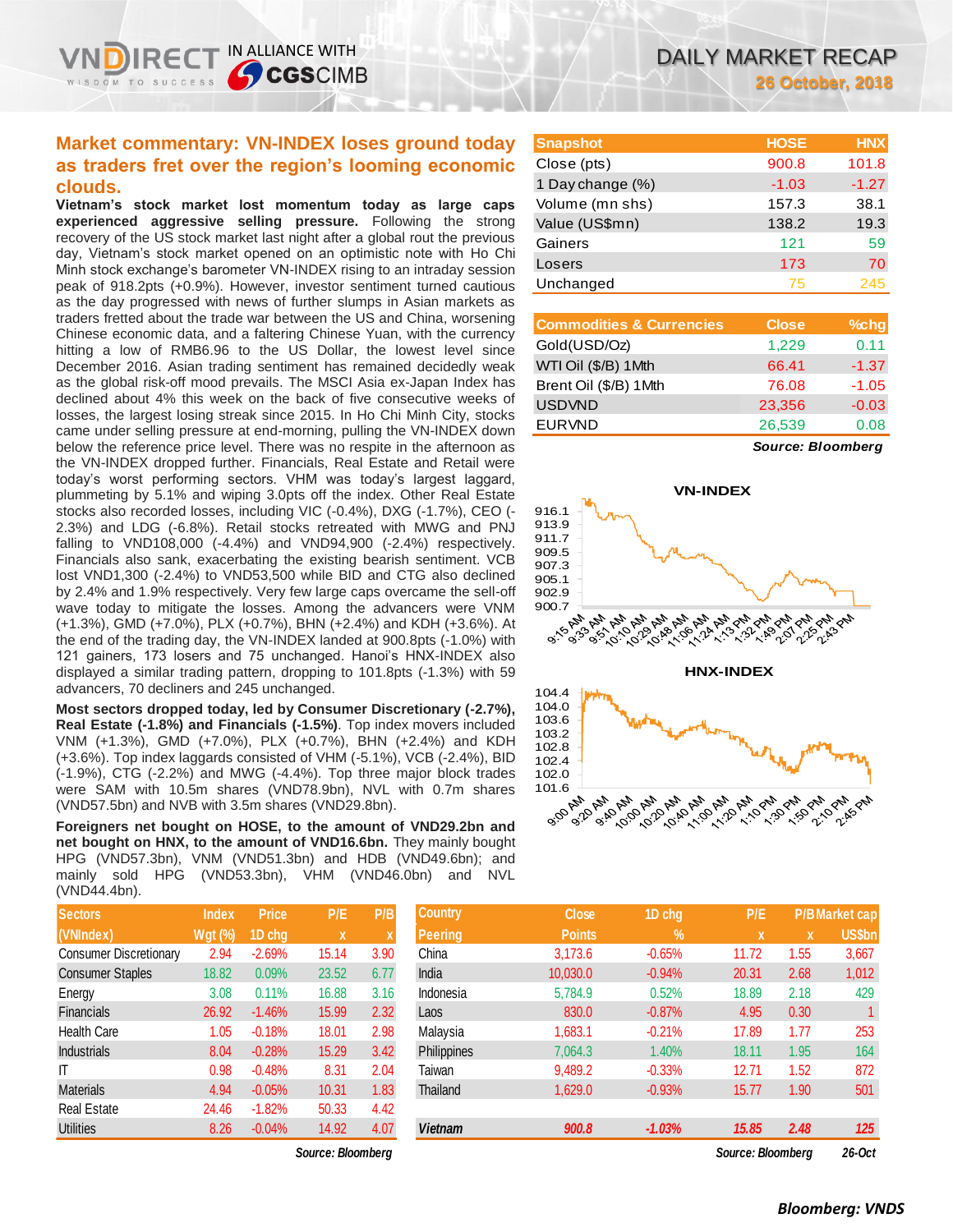## **Market News**

**Oil is poised for the longest weekly losing streak since August as investors focus on Saudi Arabia's pledge to ramp up production at a time of growing economic uncertainty following a global equity rout.** Futures in New York slipped as much as 1.2%, on course for a third weekly drop of over 3%. While OPEC signalled it could cut output in 2019, prices are being weighed down by signals from the Saudi energy minister that the group and its allies are pumping as much as they can to offset any shortfalls. Also this week, commodities were hit by a U.S. stock sell-off as risk aversion spread through financial markets. Crude has slumped about 10% over the past three weeks to trade below US\$67 a barrel. Doubts still remain over whether OPEC will be able to replace supply losses from Iran as U.S. sanctions are set to curb oil exports from the Persian Gulf state. Meanwhile, the Saudis face mounting pressure to provide a credible explanation for the death of journalist Jamal Khashoggi, which has added to concerns over the kingdom's relations with the U.S. *(Bloomberg)*

**Moody's optimistic about Vietnam's economic outlook.** Vietnam's expansion has charged ahead despite the recent financial and trade turmoil, which has affected many Southeast Asian emerging markets, Moody's Investors Service said in a recently-announced report. In its report "Vietnam Outlook: Resiliency Amid Emerging Market Uncertainty", Moody's said following 6.8% real GDP growth in 2017, Vietnam's GDP will expand by 6.7% in 2018. According to the report, the positive economic outlook is supported by burgeoning electronic and textile exports, a modest recovery in agriculture, and steady inflows of foreign investment. Additionally – unlike in years past – a strong domestic market will further support headline growth. With tourism traffic at a record high in the first nine months of this year and a healthy labour market, consumer sales have been rising at a double-digit clip since last year. Trade remains the primary driver for continued expansion within Vietnam, it said, noting that Vietnam's low cost of labour and comparatively young and growing population make it an attractive locale for manufacturers. As a result, the improved trade balance increased Vietnam's current account surplus to an estimated 6.6% of GDP in the second quarter of 2018 from 5.1% of GDP in 2017. Driven in part by the trade tensions, multinational companies – including LG and Samsung - have been shifting some production from China to other areas, including Vietnam, the report noted. However, global trade frictions and a strengthening US Dollar have hurt Vietnam's financial markets this year, although less so than other emerging markets. Moody's said Vietnam's current account surplus and large foreign reserves will continue to position the economy better than other emerging markets facing widening current account deficits. Moody's said it expects the State Bank of Vietnam (SBV) to maintain a neutral stance through the end of the year, deviating from a handful of other central banks in Asia. SBV is largely content with how economic conditions are playing out this year, and wants to maintain an environment that supports foreign investment into the country, it noted. According to Moody's, sound macroeconomic policy and further structural reforms are vital for continued growth in the medium and long term, and policymakers are working on stabilising the Government's debt load, as Vietnam's public debt rose to an estimated 63.7% of GDP in 2017. *(English.vietnam.net)*

**Airline passenger numbers projected to double in 2037.** The number of airline passengers could double to 8.2 billion in 2037, the International Air Transport Association (IATA) said in a 20 year forecast on October 24. "Aviation is growing, and that is generating huge benefits for the world. A doubling of air passengers in the next 20 years could support 100 million jobs globally," said Alexandre de Juniac, IATA Director General and CEO, as quoted in an IATA press release. According to the forecast, the Asia-Pacific region will contribute more than half of the total number of new passengers over the next two decades. China is projected to displace the US as the world's largest aviation market in the mid-2020s, while India will take 3rd place after the US, surpassing the UK. Indonesia is forecast to rise from the world's 10th largest aviation market in 2017 to the 4th largest by 2030. Thailand is expected to enter the world's top 10 markets in 2030, replacing Italy which will drop out of the rankings. IATA's global passenger traffic data for August 2018 showed that demand climbed 6.4% yoy. All regions recorded increases, led by airlines in the Asia-Pacific region. *(English.vietnamnet.vn)*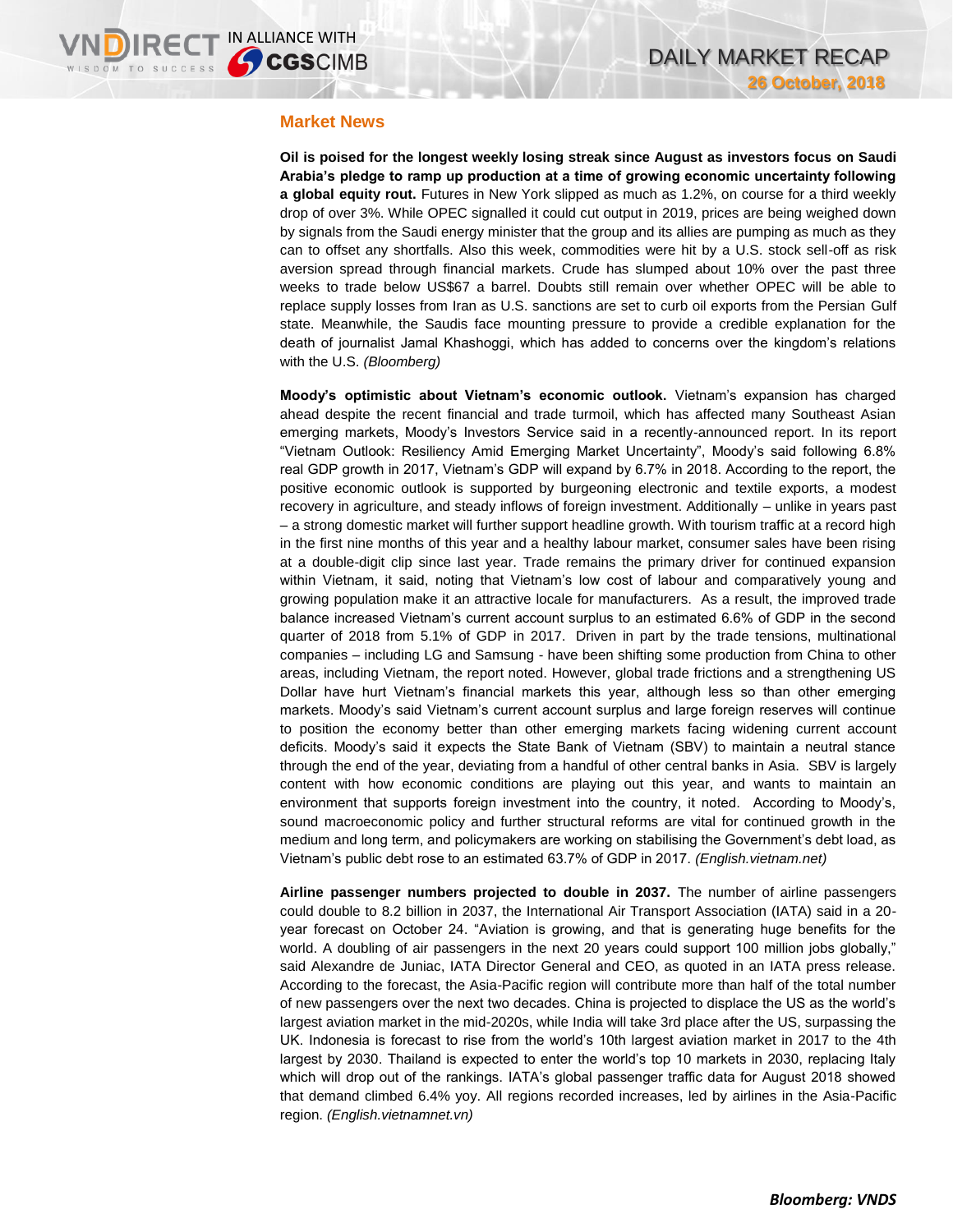# **Company Flash Note**

**IRECT IN ALLIANCE WITH** 

## **Nam Long Investment Corporation (NLG VN) – Company flash note – ADD (+24.6%)**

- 9M18 net profit surged 80% yoy to VND635bn with an acceleration in project deliveries, in line with our expectations.
- VND338bn net profit booked in 3Q18 from land transfer at Waterpoint Phase 1.
- Maintain Add and RNAV-based TP VND35,500, with upside of 22.2%.

## **Higher deliveries and gain from stake transfer of Waterpoint**

In 3Q18, NLG's revenue surged 255% yoy due to higher project handover value and land transfer revenue vs. 3Q17. 3Q18 core gross margin expanded 11% pts yoy with higher contribution from villas vs. 3Q17. 3Q18 net profit was 10x the 3Q17 figure mainly due to the booking of VND338bn net profit from land transfer at Waterpoint Phase 1 which was 51% higher than expected; this was likely due to an accelerated booking schedule. This project transfer accounted for 53% of total 9M18 net profit.

#### **9M18 results surpassed full year target**

9M18 project handover value rose 136% yoy. 9M18 gross profit rose 57% yoy, lower than 3Q18's yoy growth as 2Q18 was impacted by the high base from the Mizuki stake transfer in 2Q17. 9M18 gross margin fell 3.0% pts yoy despite 3.7% pts improvement in project delivery gross margin due to lower gross margin on project transfers (-6.3% pts yoy). 9M18 net profit surged 80% yoy and surpassed NLG's full-year target by 3%.

#### **More one-time gains expected in 4Q18F and 2019F**

As stated in our *[initiation](https://static-02.vndirect.com.vn/uploads/prod/Vietnam-Real-Estate-Sector_initiation_20180823.pdf) report*, a 50% stake in another land parcel in Waterpoint will be transferred in 2019F and we estimate this will generate VND208bn in transfer revenue and VND107bn net profit. NLG could also book net profit from another stake transfer at project Akari (Hoang Nam) worth VND262bn at the end of this year, in our opinion.

#### **Good demand outlook for Novia Flora launch**

NLG officially launched its Novia Flora condo project in Aug and fully sold the first of two blocks (~250 units/block) within two hours of the launch date. The second block opened for sale in early-Oct. We estimate total project GDV to be at VND970bn. NLG is ready to launch another condo project, Akari Flora, with a GDV of VND8,580bn in Nov 2018. We believe the second block of Novia Flora as well as the Akari Flora project will see good sales due to a recent softening of mid-range condo supply while third quarter demand weakness was only transitory, as detailed in our [sector](https://static-02.vndirect.com.vn/uploads/prod/Property-Property-Devt-Invt-Vietnam-201810251436.pdf)  [update.](https://static-02.vndirect.com.vn/uploads/prod/Property-Property-Devt-Invt-Vietnam-201810251436.pdf)

#### **Management aims to cancel planned public share auction**

On 17 Oct, Ibeworth Pte Ltd sold 51% of its VND500bn convertible bonds (CB, due in 2020) issued by NLG to domestic buyers. As such, management said it will at NLG's 2019 AGM seek shareholder approval to cancel its plan to auction off as many as 40m shares as the scheme was originally designed to free up some foreign ownership room for CB conversion (NLG's had reached its foreign shareholding limit of 49% then). Cancellation of the public share auction would reduce NLG's future EPS dilution risk but does not impact our target price and EPS forecasts as we had not factored in this planned issuance.

### **Maintain Add**

We believe the newly-launched projects and profits from project transfers of Akari and Waterpoint in 2018-19F could catalyse a re-rating. The key risk to our call is rising mortgage rates amid a rising interest rate environment as this may dent NLG's high-rise presales.

*Read the full report: [HERE](https://static-02.vndirect.com.vn/uploads/prod/NLG-update-3Q18.pdf)*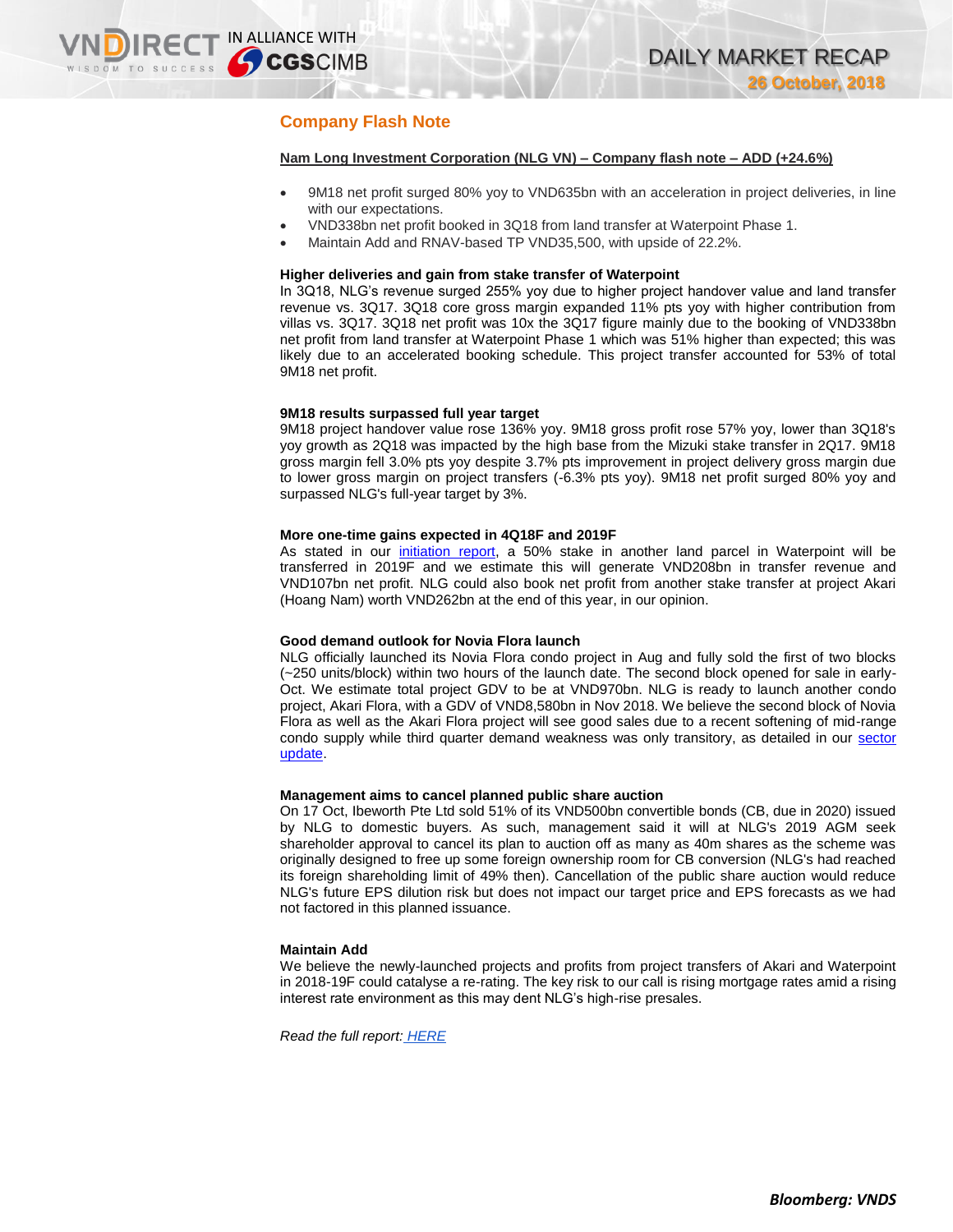

## **Notable Corporate Events**

**Yeah 1 Group Corporation (YEG VN) – 9M18 consolidated business results:** YEG posted 9M18 revenue of VND1,035bn (+111% yoy, completing 65% of full-year target) and 9M18 EAT of VND131bn (+170% yoy, fulfilling 66% of annual plan). *(Yeah1group.com)*

*<to be continued>*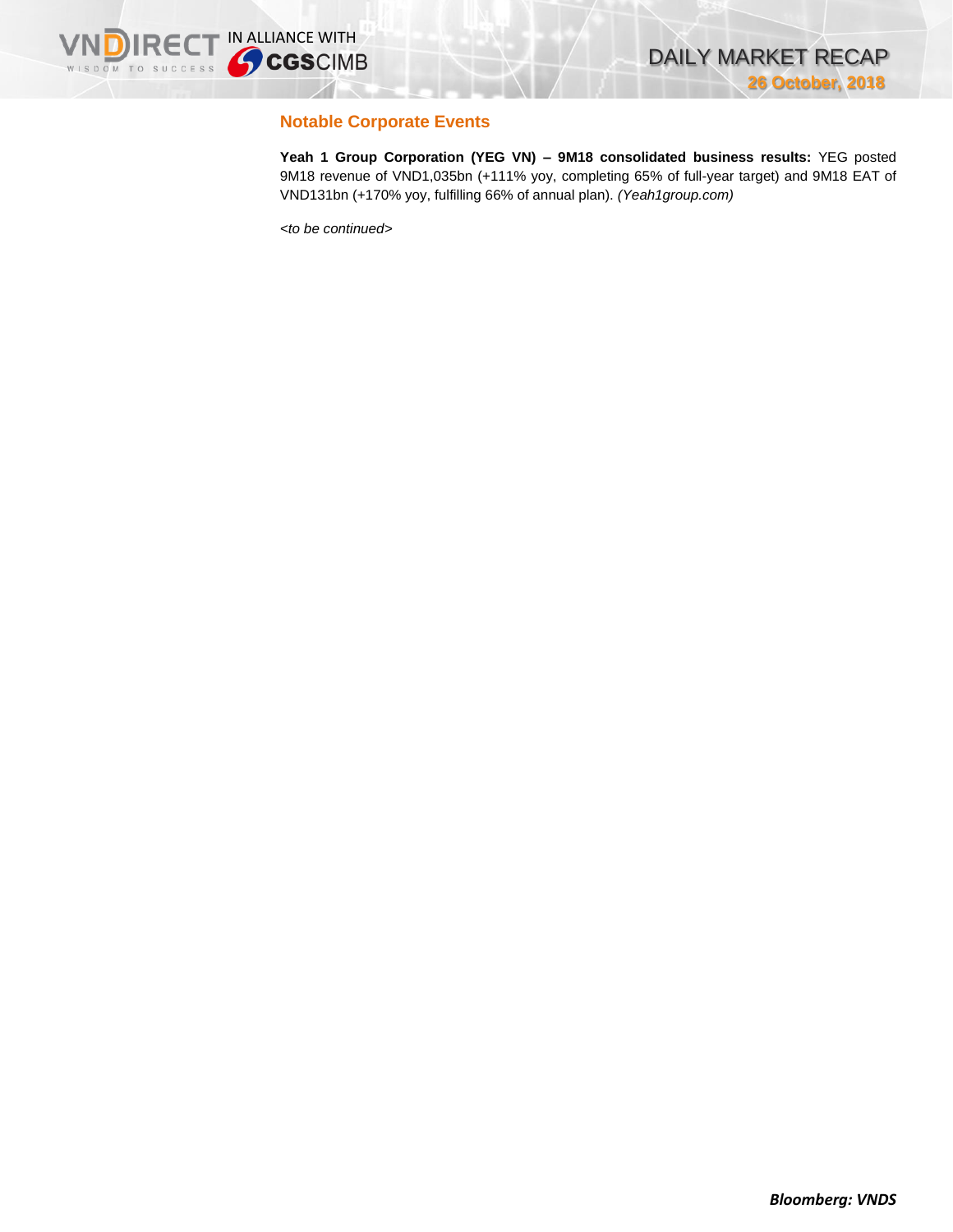# DAILY MARKET RECAP **26 October, 2018**

## **COVERAGE SUMMARY**

WISDOM TO SUCCESS

VND

**IRECT IN ALLIANCE WITH** 

| Ticker          | <b>Close</b><br>price | <b>Adjusted</b><br>target<br>price | <b>Upside</b> | <b>Recom-</b><br>endation | <b>Investment thesis summary/Update</b>                                                                                                                                                                                                                                                                                                                                                                                                                                                                                                                                                                                                           | <b>Latest</b><br>report |
|-----------------|-----------------------|------------------------------------|---------------|---------------------------|---------------------------------------------------------------------------------------------------------------------------------------------------------------------------------------------------------------------------------------------------------------------------------------------------------------------------------------------------------------------------------------------------------------------------------------------------------------------------------------------------------------------------------------------------------------------------------------------------------------------------------------------------|-------------------------|
| PC <sub>1</sub> | 24,500                | 35,300                             | 44.1%         | ADD                       | Positive outlook for 2018 with surge in revenue thanks to: (1) New<br>contribution from My Dinh Plaza II and (2) commissioning of two new<br>hydropower plants in Q4, 2017. (3) Back log of VND2,040bn at end of 2017<br>1. Unique distribution advantage with more than 1000 PTOs across                                                                                                                                                                                                                                                                                                                                                         | <b>Link</b>             |
| <b>LPB</b>      | 9,300                 | 13,500                             | 45.2%         | <b>ADD</b>                | country. Will be able to maintain strong credit growth thanks to good capital<br>buffer (CAR $\sim$ 13%) and strong liquidity (LDR $\sim$ 80%).<br>2. FY18 YE P/B cheap relative to peers.                                                                                                                                                                                                                                                                                                                                                                                                                                                        | Link                    |
| VJC             | 124,800               | 149,400                            | 19.7%         | <b>ADD</b>                | 1. 1Q18 transport revenue reached VND6,035bn (+51.9% yoy)<br>2. In 2018, VJC will continue to expand its international network<br>3. VJC may not be able to pass on fuel costs if oil price continues to rise.<br>Moreover VJC appears to be overvalued compared to global peers which<br>are seeing multiple contraction due to rising fuel prices and looming<br>overcapacity in the APAC region                                                                                                                                                                                                                                                | Link                    |
| NLG             | 28,500                | 35,500                             | 24.6%         | ADD                       | 1. NLG is well aligned with the new property market orientation. NLG<br>focuses on durable-demand products (affordable and social apartments<br>and landed properties).<br>2. FY2017 net revenue is forecasted at VND3,454 billion (+36.3% yoy) and<br>NPATMI at VND544 billion (+58% yoy). For 2018, revaluation of Hoang<br>Nam project will secure strong EAT growth. However, the share price is<br>reasonable this year.<br>3. Upside for the stock will come in 2018 as major projects are going to be<br>executed.                                                                                                                         | <u>Link</u>             |
| <b>ACV</b>      | 80,500                | 112,000                            | 39.1%         | ADD                       | 1. Likely beneficiary of air passenger boom over the next decade<br>2. MOT's divestment of ACV stake to be a significant catalyst<br>3. Higher return on capital justifies higher valuation                                                                                                                                                                                                                                                                                                                                                                                                                                                       | <u>Link</u>             |
| <b>DPM</b>      | 18,000                | 15,600                             | $-13.3%$      | <b>REDUCE</b>             | 1. High exposure to oil prices (forecasted to average US\$70/bbl in 2018)<br>implies potential further contraction in margins.<br>2. High depreciation burden leads to expected losses for the NPK - NH3<br>expansion project in 2018-2019. This project will only contribute to profits<br>from 2020 onwards as the plants reach full capacity.<br>3. Short to medium term catalysts include a pending change in VAT policy<br>(which would improve gross margin by 3-4% pts) and the acceleration of<br>PVN's divestment process in 2018.                                                                                                       | Link                    |
| QNS             | 41,000                | 44,600                             | 8.8%          | <b>HOLD</b>               | 1. Soymilk unable to recover due to intense competition.<br>2. Sugar production expansion mitigated price fall.                                                                                                                                                                                                                                                                                                                                                                                                                                                                                                                                   | <b>Link</b>             |
| <b>LTG</b>      | 37,100                | 46,000                             | 24.0%         | ADD                       | 1. Market leader in the CPC segment with 21% market share (vs. second<br>largest player VFG with 8.3% market share). LTG could easily maintain the<br>market leadership in the segment thanks to (1) extensive distribution<br>network, and (2) established long-term relationships with suppliers.<br>2. Long-term strategy is to focus on the Agrifood segment with high<br>potential in export markets such as China, Philippines, Indonesia, etc.<br>3. LTG is trading far below its domestic peers.                                                                                                                                          | Link                    |
| <b>VCB</b>      | 53,500                | 79,500                             | 48.6%         | <b>ADD</b>                | 1. VCB is a well-regarded state-owned commercial bank (SOCB) with an<br>extensive network, a critical role in Vietnam's national payment system and<br>leading card issuer.<br>2. Its strong deposit franchise and large client base would support a gradual<br>shift in loan mix to higher-yield segments such as personal lending, in our<br>view.<br>3. Its asset quality is best in class, with well-controlled NPLs and a high<br>provisioning buffer (NPL of 1.1%, loan loss reserve ratio, LLR, of 131% at<br>end-FY17).<br>4. We project an enviable net profit CAGR of 17.7% over FY18-20F, with<br>ROE improving to 20.1% by end-FY20F. | Link                    |
| MBB             | 21,050                | 33,400                             | 58.7%         | ADD                       | 1. MBB is looking to push fee income through bancassurance and<br>internet/mobile banking.<br>2. High loan growth to be supported by sufficient capital and funding.<br>3. MBB still trades at a discount to peers.                                                                                                                                                                                                                                                                                                                                                                                                                               | Link                    |
| <b>VSC</b>      | 38,500                | 53,400                             | 38.7%         | <b>ADD</b>                | 1. VSC will boost VGP capacity by a third to 800,000 TEU by 2019 through<br>the additional of a new quay crane and a back-end logistics center which is<br>75% complete at the moment.<br>2. 2018 net profit expected to soar to VND360bn (+34.8% YoY).<br>3. Valuation is attractive due to the foreign investors' sell off over the last<br>few weeks. VSC is currently trading at 12M EV/EBITDA 5.6x, well below<br>the peer average of 6.7x.                                                                                                                                                                                                  | Link                    |
| <b>VPB</b>      | 21,050                | 36,700                             | 74.3%         | ADD                       | 1. VPB delivered ROA of 1.9% and ROE of 24.8% in FY16, the highest<br>returns-on-capital among local peers and impressive even in a regional                                                                                                                                                                                                                                                                                                                                                                                                                                                                                                      | Link                    |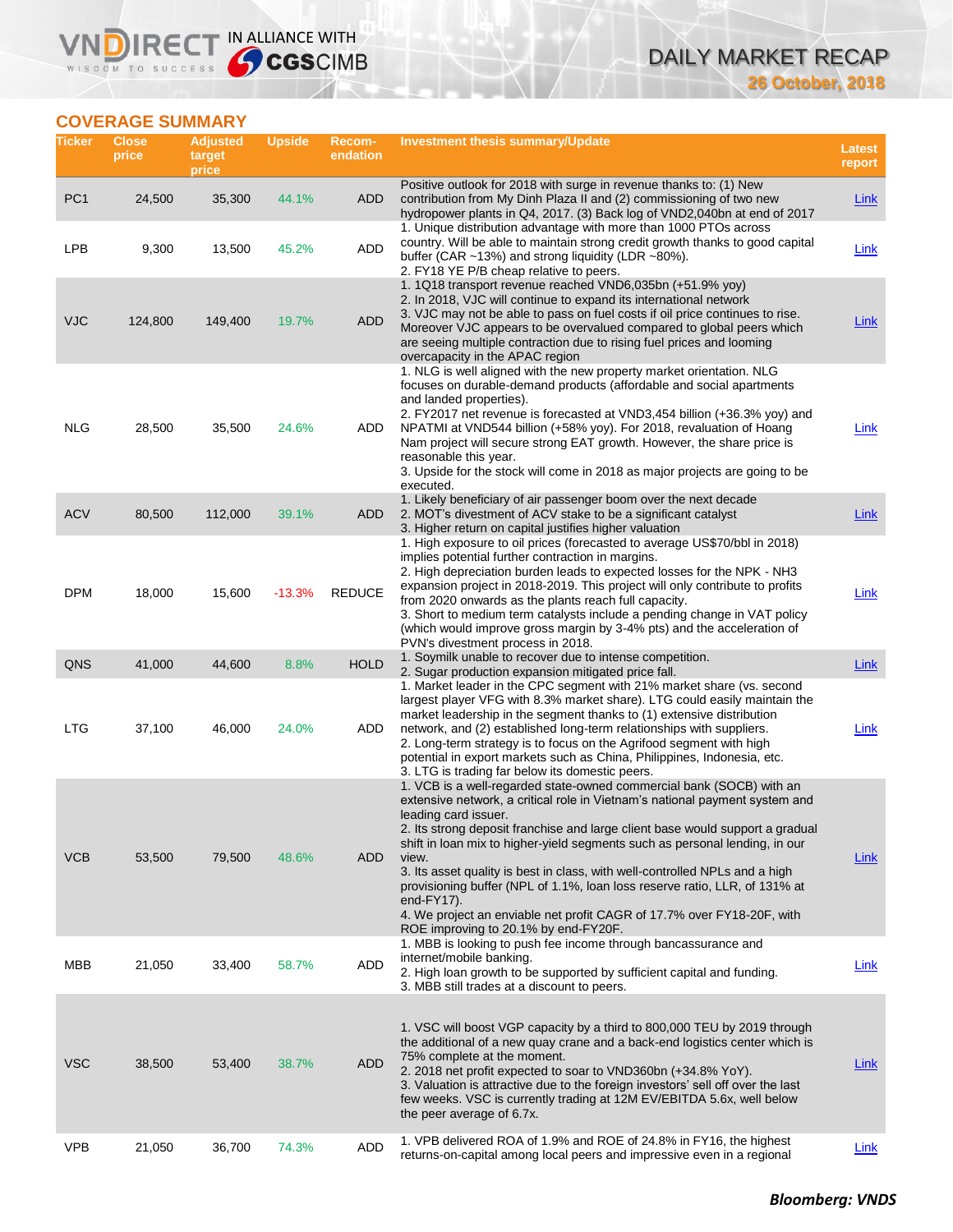# DAILY MARKET RECAP

**26 October, 2018**

| Ticker     | <b>Close</b><br>price | <b>Adjusted</b><br>target<br>price | <b>Upside</b> | <b>Recom-</b><br>endation | <b>Investment thesis summary/Update</b>                                                                                                                                                                                                                                                                                                                                                                                                                                                                                                                                        | <b>Latest</b><br>report |
|------------|-----------------------|------------------------------------|---------------|---------------------------|--------------------------------------------------------------------------------------------------------------------------------------------------------------------------------------------------------------------------------------------------------------------------------------------------------------------------------------------------------------------------------------------------------------------------------------------------------------------------------------------------------------------------------------------------------------------------------|-------------------------|
|            |                       |                                    |               |                           | context.<br>2. FY16 NIM of 7.7% was driven by a shift in loan mix towards higher<br>yielding segments, such as consumer finance, retail, household and micro-<br>SME loans.<br>3. Strong topline growth in FY14-16, complemented by an improvement in<br>operational efficiency on continued investments into technology.<br>4. We expect strong earnings growth in FY17-20F with forecasted net profit<br>CAGR of 25.6% and sustained high average ROE of 22.7%.                                                                                                              |                         |
| <b>TCM</b> | 22,500                | 22,500                             | $0.0\%$       | <b>HOLD</b>               | 1. High property value offsets the lack of foreign room.<br>2. Core segments to perform moderately well in 2018.<br>3. We expect that FY18 core-earnings to grow by a robust 45%.                                                                                                                                                                                                                                                                                                                                                                                              | Link                    |
| <b>HPG</b> | 38,900                | 47,800                             | 22.9%         | ADD                       | 1. Expect higher construction steel consumption across Vietnam in 2018 F<br>2. Ability to sustain and even consolidate its leading market position<br>3. Margin expansion from rising steel prices & soft raw material prices<br>4. HPG's long-steel capacity to double over the next 12 months                                                                                                                                                                                                                                                                                | Link                    |
| <b>PVT</b> | 16,650                | 29,900                             | 79.6%         | ADD                       | 1. PVT has a chartering profile skewed towards fixed rates, which offers<br>protection against the current low-rate environment, while providing<br>potential upside for recovery.<br>2. PVT has the largest tanker fleet and LPG fleet among Vietnam carriers,<br>and is able to ride on growing demand for fossil fuels and LPG from the civil<br>and industrial sectors.<br>3. The company plans to upsize and rejuvenate its fleet over the next few<br>years to respond to Vietnam's increasing refinery capacity and growing<br>demand for LPG.                          | Link                    |
| <b>STK</b> | 19,400                | 28,800                             | 48.5%         | ADD                       | 1. STK is currently the Vietnam's 2nd largest polyester yarn manufacturer,<br>accounting for 28% of the country's total polyester yarn exports.<br>2. Unmet domestic demand and growing demand from export markets,<br>driven by recent trade agreements.<br>3. However, fierce competition from Chinese yarn, as well as input price<br>volatility present downside risks.                                                                                                                                                                                                    | Link                    |
| IDI        | 12,500                | 26,600                             | 112.8%        | <b>ADD</b>                | 1. IDI has gradually risen to become one of the most promising Vietnamese<br>pangasius exporters. The firm has endured multiple downturns in the<br>industry, demonstrating its resilience and good management quality. The<br>share price, however, is volatile.<br>2. We expect that pangasius exports will grow strongly in 2018.<br>3. Fish feed segment and fishmeal/fish fat segment will see strong growth<br>in 2018<br>4. IDI will continue to increase its capacity to support growth over the next<br>2-3 years.<br>5. High dividend yield and attractive valuation | <b>Link</b>             |
| AAA        | 14,200                | 25,300                             | 78.2%         | ADD                       | 1. AAA is the largest plastic packaging manufacturer and exporter in South<br>East Asia, with current production capacity of 8,000 tonnes/month.<br>2. AAA will be able to capture market share globally in countries such as<br>Japan, as well as the U.S and EU in coming years.<br>3. AAA aims to expand its production and adopt effective cost controls.<br>4. Positive outlook for AAA in 2018.<br>5. AAA's valuation is attractive in light of its strong revenue growth and<br>improving profitability.                                                                | Link                    |
| <b>PNJ</b> | 92,600                | 120,700                            | 30.3%         | ADD                       | 1. Extensive store network continued to serve as a major driver for PNJ's<br>growth.<br>2. Robust Same-Store Sales Growth (SSSG)<br>3. PNJ is diversifying its jewelry-focused product mix by introducing fashion<br>accessories such as mid-range branded watches since 2012.<br>3. Growing benefits from expanding store network and developing omni-<br>channel platform.                                                                                                                                                                                                   | Link                    |
| <b>KDH</b> | 31,600                | 34,900                             | 10.4%         | <b>HOLD</b>               | 1. KDH owns 500ha land bank in the inner city area of HCMC following its<br>recent merger with Binh Chanh Construction & Investment (BCI, Unlisted).<br>2. Its strategy to develop mid-range condos and gated townhouse<br>communities makes for a diversified range of products and lowers market<br>risk.<br>3. We believe KDH's high quality housing developments have helped it to<br>establish its brand name among prospective buyers, driving strong sales<br>absorption.                                                                                               | Link                    |
| VGI        | 19,100                | 17,400                             | $-8.9%$       | <b>HOLD</b>               | 1. VGI is the largest telco to be listed on Vietnam stock market and holds<br>the leading position in six out of nine countries under coverage.<br>2. VGI provides full telecom services including calls, texts, mobile data and<br>fiber optic internet broadband in nine countries across Africa, Latin America<br>and Southeast Asia.<br>3. Long term growth driver will be Mytel, VGI's new JV in Myanmar, given<br>the domestic backdrop of a relatively high smartphone adoption rate of 70%                                                                             | Link                    |

**VNDIRECT IN ALLIANCE WITH**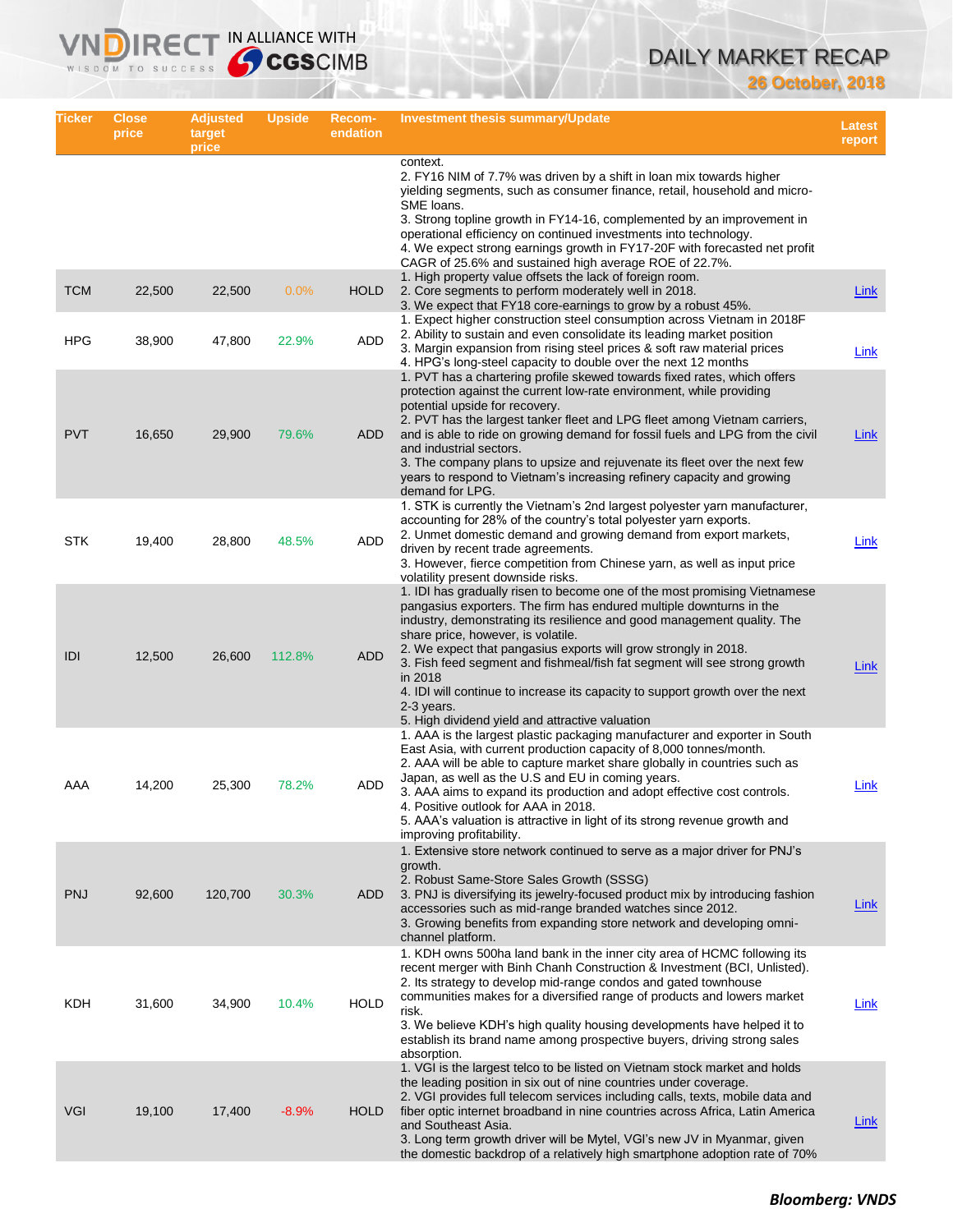



| <b>Ticker</b> | <b>Close</b><br>price | target<br>price | endation | 「 Adjusted  Upside  Recom-  Investment thesis summary/Update 」 | Latest <sup>1</sup><br>report |
|---------------|-----------------------|-----------------|----------|----------------------------------------------------------------|-------------------------------|
|               |                       |                 |          | of total mobile users                                          |                               |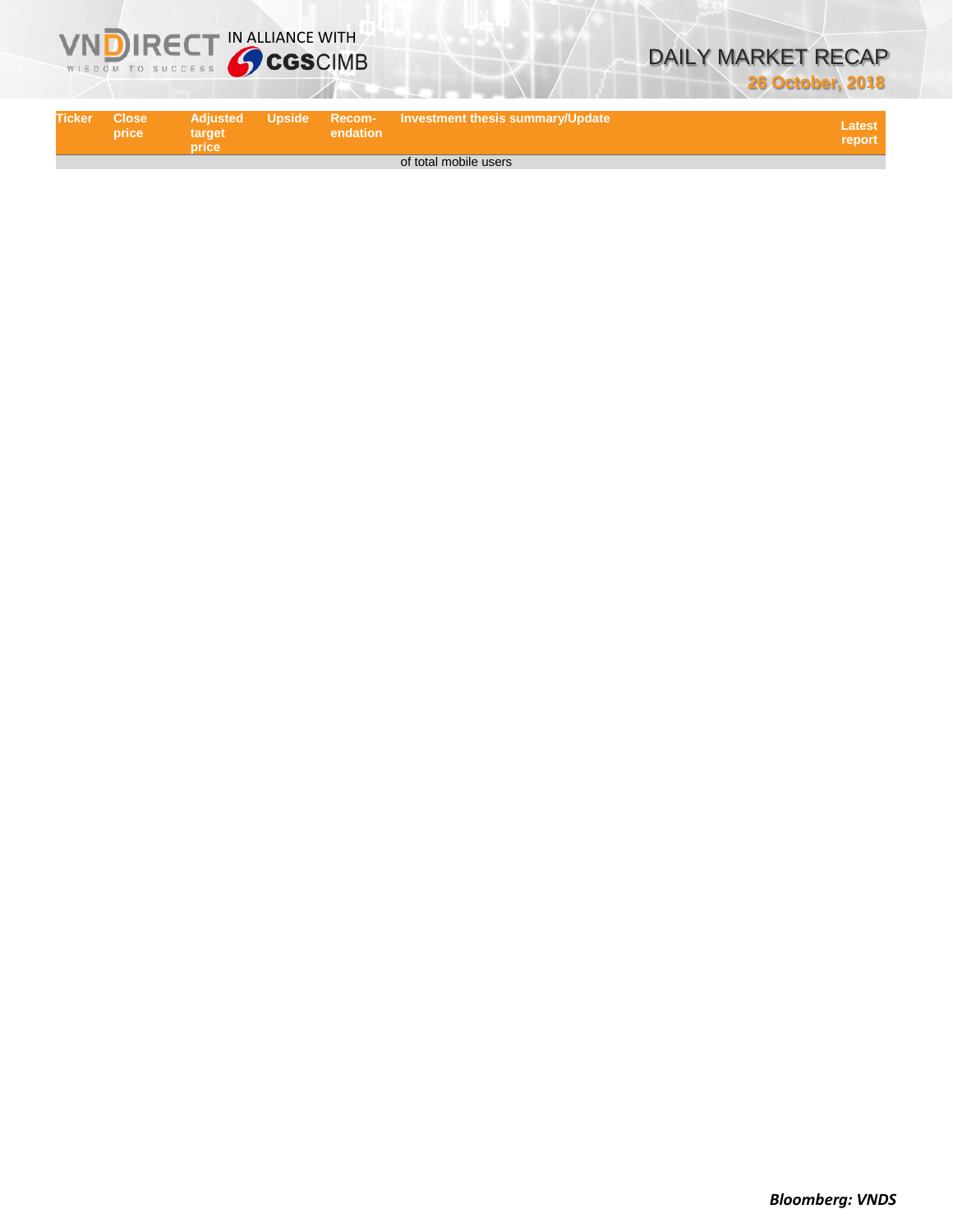## **MARKET MOVEMENTS**

WISDOM TO SUCCESS

| <b>HOSE</b>        |              |       |      |         |              |
|--------------------|--------------|-------|------|---------|--------------|
| <b>Top gainers</b> |              |       |      |         | <b>VND</b>   |
| <b>Ticker</b>      | Last         | Chq   | %chq | Vol.    | <b>Index</b> |
|                    | <b>Price</b> |       |      |         | impact       |
| <b>CMX</b>         | 10,700       | 700   | 7.00 | 86,710  | 0.003        |
| <b>GMD</b>         | 26,850       | 1,750 | 6.97 | 2.69MLN | 0.164        |
| <b>FIR</b>         | 21,500       | 1,400 | 6.97 | 19,500  | 0.006        |
| <b>HSL</b>         | 20,850       | 1,350 | 6.92 | 674,510 | 0.007        |
| VSI                | 24,750       | 1,600 | 6.91 | 1,450   | 0.007        |

**DIRECT IN ALLIANCE WITH** 

| <b>Top losers</b> |              |          |         |         | <b>VND</b>   |
|-------------------|--------------|----------|---------|---------|--------------|
| <b>Ticker</b>     | Last         | Cha      | %chq    | Vol.    | <b>Index</b> |
|                   | <b>Price</b> |          |         |         | impact       |
| HCD               | 7,440        | -560     | $-7.00$ | 393,280 | $-0.005$     |
| <b>SSC</b>        | 53,400       | $-4,000$ | $-6.97$ | 20      | $-0.019$     |
| VCI               | 49,050       | $-3,650$ | $-6.93$ | 210,510 | $-0.188$     |
| <b>TIE</b>        | 8,740        | $-650$   | $-6.92$ | 16,740  | $-0.002$     |
| <b>EMC</b>        | 13,500       | $-1,000$ | $-6.90$ | 10      | $-0.004$     |

| <b>Top index movers</b> |              |       |      |         |              |  |  |  |
|-------------------------|--------------|-------|------|---------|--------------|--|--|--|
| <b>Ticker</b>           | Last         | Cha   | %chq | Vol.    | <b>Index</b> |  |  |  |
|                         | <b>Price</b> |       |      |         | impact       |  |  |  |
| VNM                     | 121,500      | 1,500 | 1.25 | 643.020 | 0.824        |  |  |  |
| <b>GMD</b>              | 26,850       | 1,750 | 6.97 | 2.69MLN | 0.164        |  |  |  |
| <b>PLX</b>              | 57,700       | 400   | 0.70 | 746.900 | 0.163        |  |  |  |
| <b>BHN</b>              | 85,000       | 2,000 | 2.41 | 2,640   | 0.146        |  |  |  |
| <b>KDH</b>              | 31,600       | 1,100 | 3.61 | 301,930 | 0.144        |  |  |  |

| <b>Top index laggers</b> |              |          |         |         |              |  |  |  |
|--------------------------|--------------|----------|---------|---------|--------------|--|--|--|
| <b>Ticker</b>            | Last         | Cha      | %chq    | Vol.    | <b>Index</b> |  |  |  |
|                          | <b>Price</b> |          |         |         | impact       |  |  |  |
| VHM                      | 65,000       | $-3,500$ | $-5.11$ | 1.00MLN | $-2.961$     |  |  |  |
| <b>VCB</b>               | 53,500       | $-1,300$ | $-2.37$ | 1.22MLN | $-1.477$     |  |  |  |
| <b>BID</b>               | 30,600       | -600     | $-1.92$ | 1.88MLN | $-0.648$     |  |  |  |
| <b>CTG</b>               | 22,500       | $-500$   | $-2.17$ | 2.00MLN | $-0.588$     |  |  |  |
| <b>MWG</b>               | 108,000      | $-5,000$ | -4.42   | 849.040 | $-0.510$     |  |  |  |

| <b>Top liquidity</b> |              |        |         |         | <b>VND</b>   |
|----------------------|--------------|--------|---------|---------|--------------|
| <b>Ticker</b>        | Last         | Chq    | %chq    | Val.    | <b>Index</b> |
|                      | <b>Price</b> |        |         | (VNDbn) | impact       |
| <b>ITA</b>           | 2,690        | 170    | 6.75    | 6.09MLN | 0.050        |
| <b>FLC</b>           | 5.020        | $-60$  | $-1.18$ | 5.82MLN | $-0.013$     |
| <b>STB</b>           | 12,300       | $-250$ | $-1.99$ | 5.79MLN | $-0.149$     |
| <b>MBB</b>           | 21,050       | 50     | 0.24    | 5.23MLN | 0.034        |
| <b>HPG</b>           | 38,900       | $-100$ | $-0.26$ | 5.15MLN | $-0.067$     |

| <b>HOSE</b> |              |       |         |         |              |                    |              | <b>HNX</b> |         |       |              |
|-------------|--------------|-------|---------|---------|--------------|--------------------|--------------|------------|---------|-------|--------------|
| Top gainers |              |       |         |         | <b>VND</b>   | <b>Top gainers</b> |              |            |         |       | <b>VND</b>   |
| Ticker      | Last         | Chg   | $%$ chg | Vol.    | <b>Index</b> | Ticker             | Last         | Chg        | $%$ chq | Vol.  | <b>Index</b> |
|             | <b>Price</b> |       |         |         | impact       |                    | <b>Price</b> |            |         |       | impact       |
| <b>CMX</b>  | 10.700       | 700   | 7.00    | 86,710  | 0.003        | <b>MSC</b>         | 16,500       | .500       | 10.00   | 4,800 | 0.000        |
| <b>GMD</b>  | 26,850       | 1,750 | 6.97    | 2.69MLN | 0.164        | <b>PPY</b>         | 14,300       | 1,300      | 10.00   | 4,300 | 0.000        |
| <b>FIR</b>  | 21,500       | 1,400 | 6.97    | 19,500  | 0.006        | <b>PCN</b>         | 3,400        | 300        | 9.68    | 1,100 | 0.000        |
| <b>HSL</b>  | 20,850       | 1,350 | 6.92    | 674.510 | 0.007        | TV <sub>3</sub>    | 38,800       | 3,400      | 9.60    | 2,202 | 0.000        |
| VSI         | 24,750       | 1,600 | 6.91    | 1,450   | 0.007        | <b>HKB</b>         | 1,200        | 100        | 9.09    | 1,800 | 0.000        |
|             |              |       |         |         |              |                    |              |            |         |       |              |

| <b>Top losers</b> |                      |          |         |         | <b>VND</b>             | <b>Top losers</b> |                      |          |          |        | <b>VND</b>             |
|-------------------|----------------------|----------|---------|---------|------------------------|-------------------|----------------------|----------|----------|--------|------------------------|
| <b>Ticker</b>     | Last<br><b>Price</b> | Chg      | $%$ chq | Vol.    | <b>Index</b><br>impact | Ticker            | Last<br><b>Price</b> | Chg      | $%$ chq  | Vol.   | <b>Index</b><br>impact |
| HCD               | 7,440                | $-560$   | $-7.00$ | 393.280 | $-0.005$               | <b>NHP</b>        | 900                  | $-100$   | $-10.00$ | 33.100 | 0.000                  |
| SSC               | 53,400               | $-4,000$ | $-6.97$ | 20      | $-0.019$               | <b>VNF</b>        | 27,200               | $-3,000$ | $-9.93$  | 100    | 0.000                  |
| VCI               | 49,050               | $-3,650$ | $-6.93$ | 210.510 | $-0.188$               | TSB               | 10,900               | $-1,200$ | $-9.92$  | 200    | 0.000                  |
| <b>TIE</b>        | 8,740                | $-650$   | $-6.92$ | 16,740  | $-0.002$               | <b>VSM</b>        | 10,000               | $-1,100$ | $-9.91$  | 16,000 | 0.000                  |
| <b>EMC</b>        | 13,500               | $-1,000$ | $-6.90$ | 10      | $-0.004$               | VE1               | 11,000               | $-1,200$ | $-9.84$  | 3,800  | 0.000                  |
|                   |                      |          |         |         |                        |                   |                      |          |          |        |                        |

| Top index movers |                      |       |      |         | VND                    | <b>Top index movers</b> |                      |       |       |       | <b>VND</b>             |
|------------------|----------------------|-------|------|---------|------------------------|-------------------------|----------------------|-------|-------|-------|------------------------|
| Ticker           | Last<br><b>Price</b> | Chg   | %chq | Vol.    | <b>Index</b><br>impact | Ticker                  | Last<br><b>Price</b> | Chg   | %chq  | Vol.  | <b>Index</b><br>impact |
| <b>VNM</b>       | 121.500              | 1.500 | 1.25 | 643.020 | 0.824                  | <b>MSC</b>              | 16.500               | 1.500 | 10.00 | 4,800 | 0.019                  |
| <b>GMD</b>       | 26,850               | 1,750 | 6.97 | 2.69MLN | 0.164                  | <b>VNC</b>              | 47,900               | 3,600 | 8.13  | 100   | 0.018                  |
| <b>PLX</b>       | 57.700               | 400   | 0.70 | 746.900 | 0.163                  | TV3                     | 38,800               | 3,400 | 9.60  | 2,202 | 0.012                  |
| <b>BHN</b>       | 85,000               | 2,000 | 2.41 | 2.640   | 0.146                  | <b>SEB</b>              | 33,500               | 2,300 | 7.37  | 200   | 0.011                  |
| KDH              | 31,600               | 1,100 | 3.61 | 301,930 | 0.144                  | API                     | 17,500               | 700   | 4.17  | 1,500 | 0.009                  |

|            | <b>Top index laggers</b> |          |         |         | <b>VND</b>      | <b>Top index laggers</b> |                      |          |         |         | <b>VND</b>             |
|------------|--------------------------|----------|---------|---------|-----------------|--------------------------|----------------------|----------|---------|---------|------------------------|
| Ticker     | Last<br><b>Price</b>     | Chg      | $%$ chq | Vol.    | Index<br>impact | Ticker                   | Last<br><b>Price</b> | Chg      | $%$ chq | Vol.    | <b>Index</b><br>impact |
| VHM        | 65.000                   | $-3.500$ | $-5.11$ | 1.00MLN | $-2.961$        | <b>ACB</b>               | 28,300               | $-600$   | $-2.08$ | 2.91MLN | $-0.763$               |
| <b>VCB</b> | 53.500                   | $-1.300$ | $-2.37$ | 1.22MLN | $-1.477$        | <b>SHB</b>               | 7,600                | $-100$   | $-1.30$ | 5.35MLN | $-0.106$               |
| BID        | 30.600                   | $-600$   | $-1.92$ | 1.88MLN | $-0.648$        | VGC                      | 15.000               | $-500$   | $-3.23$ | 1.08MLN | $-0.104$               |
| <b>CTG</b> | 22,500                   | $-500$   | $-2.17$ | 2.00MLN | $-0.588$        | <b>PGS</b>               | 30,000               | $-3.000$ | $-9.09$ | 1.500   | $-0.101$               |
| <b>MWG</b> | 108,000                  | $-5,000$ | $-4.42$ | 849.040 | $-0.510$        | <b>PVS</b>               | 18,800               | $-300$   | $-1.57$ | 3.93MLN | $-0.069$               |

| <b>Top liquidity</b> |              |        |         |         | <b>VND</b> | <b>Top liquidity</b> |              |        |         |                   | <b>VND</b>   |
|----------------------|--------------|--------|---------|---------|------------|----------------------|--------------|--------|---------|-------------------|--------------|
| Ticker               | Last         | Chg    | $%$ chq | Val.    | Index      | Ticker               | Last         | Chg    | $%$ chq | Val.              | <b>Index</b> |
|                      | <b>Price</b> |        |         | (VNDbn) | impact     |                      | <b>Price</b> |        |         | (VNDbn)           | impact       |
| <b>ITA</b>           | 2,690        | 170    | 6.75    | 6.09MLN | 0.050      | <b>SHB</b>           | 7.600        | $-100$ | $-1.30$ | 5.35MLN           | $-0.106$     |
| <b>FLC</b>           | 5,020        | $-60$  | $-1.18$ | 5.82MLN | $-0.013$   | <b>NVB</b>           | 9,300        | $-100$ | $-1.06$ | 4.58MLN           | $-0.030$     |
| <b>STB</b>           | 12.300       | $-250$ | $-1.99$ | 5.79MLN | $-0.149$   | <b>PVS</b>           | 18.800       | $-300$ | $-1.57$ | 3.93MLN           | $-0.069$     |
| <b>MBB</b>           | 21.050       | 50     | 0.24    | 5.23MLN | 0.034      | <b>ACB</b>           | 28,300       | $-600$ | $-2.08$ | 2.91MLN           | $-0.763$     |
| HPG                  | 38,900       | $-100$ | $-0.26$ | 5.15MLN | $-0.067$   | HUT                  | 5,400        | $-200$ | $-3.57$ | 1.90MLN           | $-0.036$     |
|                      |              |        |         |         |            |                      |              |        |         | Carmen, Disambara | $20.0 - 1$   |

*26 Oct Source: Bloomberg*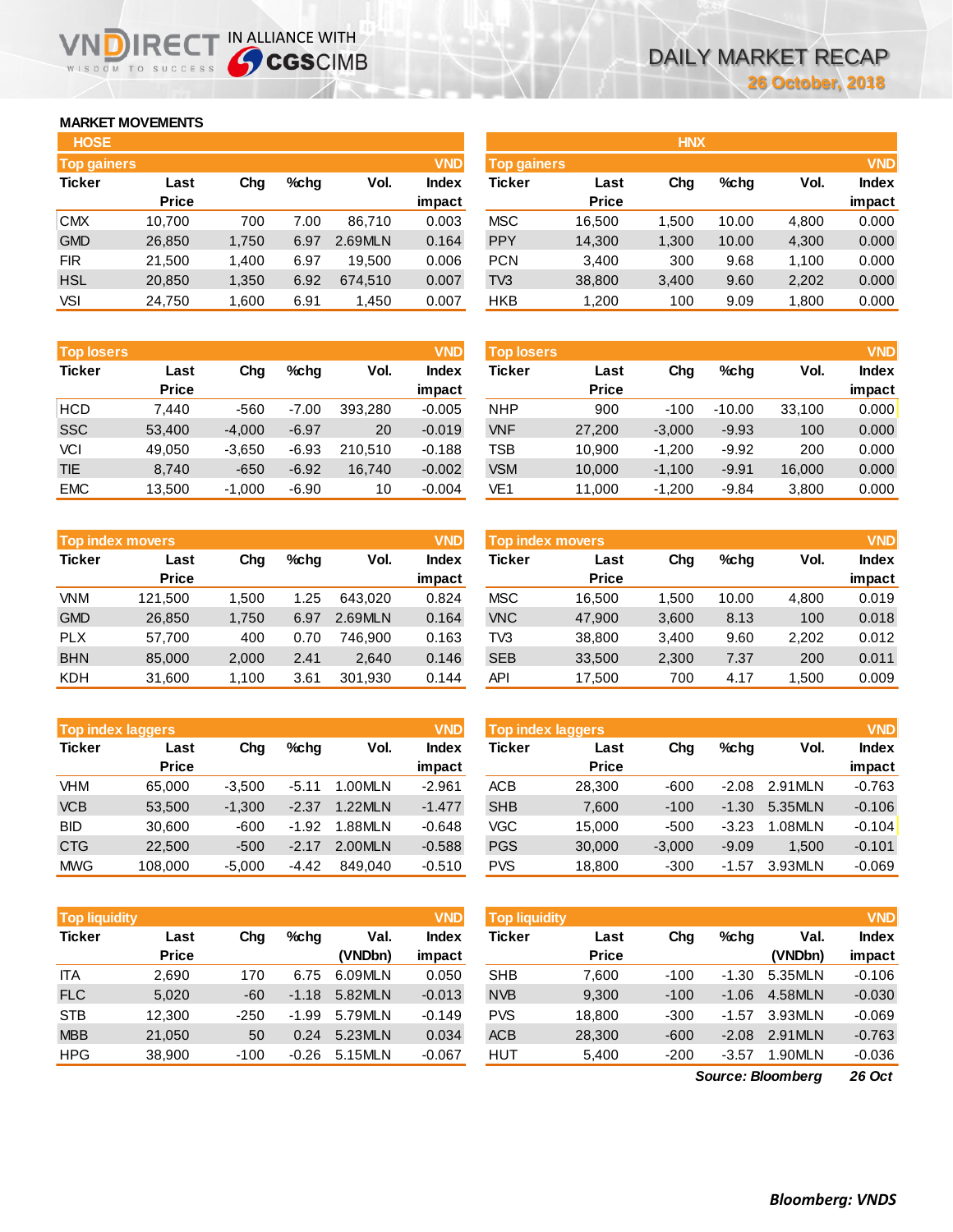

## **FOREIGN ACTIVITIES**

| Volume (Mn'shs)       | <b>HOSE</b> | <b>HNX</b> | Value (VND'bn)        | <b>HOSE</b> | <b>HNX</b> |
|-----------------------|-------------|------------|-----------------------|-------------|------------|
| <b>BUY</b>            | 11.7        | 1.5        | <b>BUY</b>            | 461.3       | 25.3       |
| % of market           | 7.6%        | 3.9%       | % of market           | 14.6%       | 5.6%       |
| <b>SELL</b>           | 9.2         | 1.0        | <b>SELL</b>           | 432.1       | 8.7        |
| % of market           | 5.9%        | $2.6\%$    | % of market           | 13.7%       | 1.9%       |
| <b>NET BUY (SELL)</b> | 2.50        | 0.5        | <b>NET BUY (SELL)</b> | 29.2        | 16.6       |

*Source: HSX, HNX*



## **Foreign net buy/sell (30 days) in VND'bn**

## **2018 ACCUMULATION**

| <b>Volume (MIn'shs)</b> | <b>HOSE</b> | <b>HNX</b> | <b>Value (VND'bn)</b> | <b>HOSE</b> | <b>HNX</b>                  |
|-------------------------|-------------|------------|-----------------------|-------------|-----------------------------|
| <b>BUY</b>              | 4,034.9     | 386.2      | <b>BUY</b>            | 235,194.0   | 7,109.5                     |
| % of market             | 9.7%        | 3.4%       | % of market           | 20.1%       | 4.3%                        |
| <b>SELL</b>             | 3,692.3     | 426.0      | <b>SELL</b>           | 195,425.6   | 7,868.3                     |
| % of market             | 8.8%        | 3.8%       | % of market           | $16.7\%$    | 4.7%                        |
| <b>NET BUY (SELL)</b>   | 342.5       | (39.8)     | <b>NET BUY (SELL)</b> | 39,768      | (758.7)<br>Source: HSX, HNX |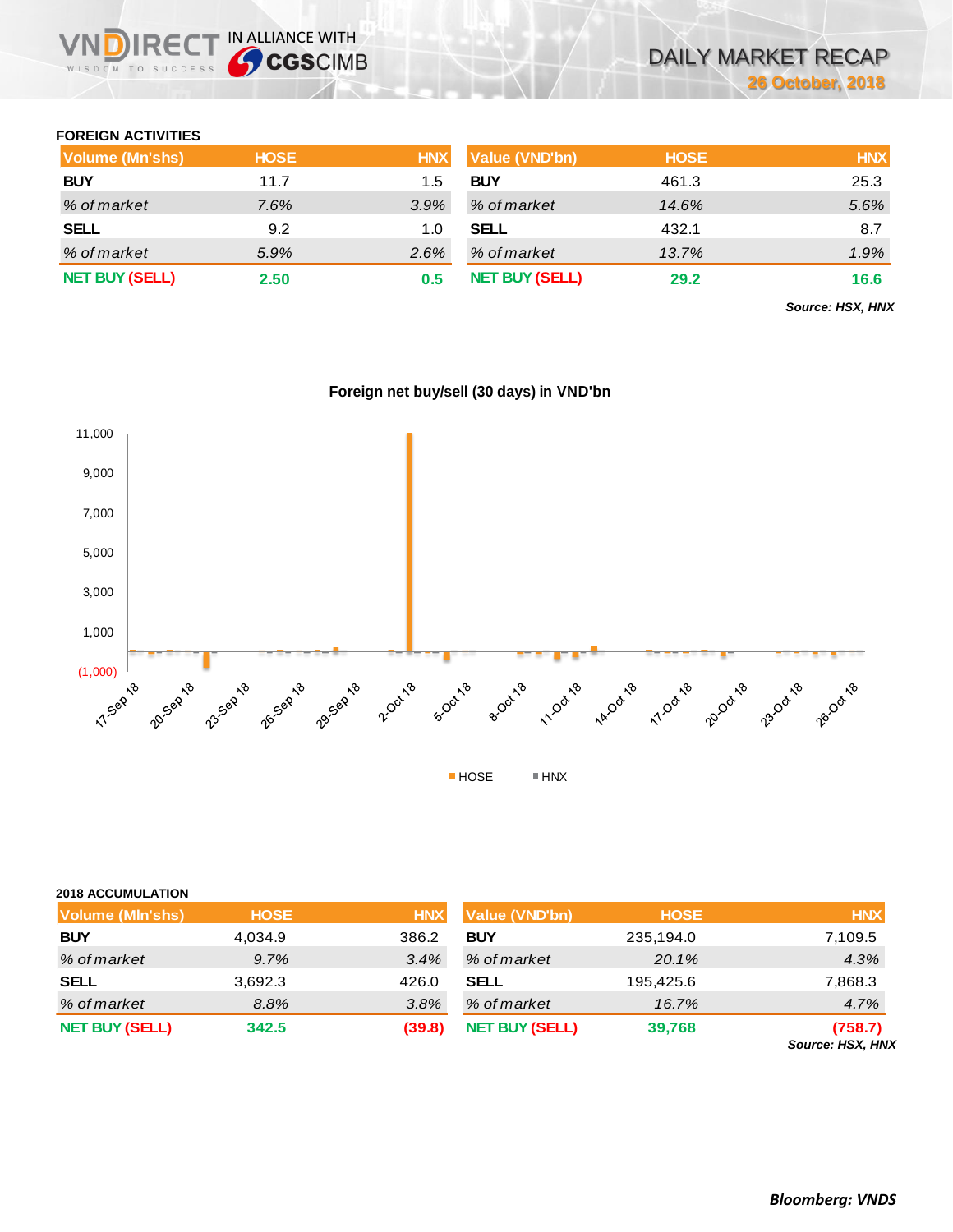## **FOREIGN ACTIVITIES**

WISDOM TO SUCCESS

JD

**IRECT IN ALLIANCE WITH** 

|               |                               | <b>HOSE</b> |         |       |                        |            |                               | <b>HNX</b> |         |       |                 |
|---------------|-------------------------------|-------------|---------|-------|------------------------|------------|-------------------------------|------------|---------|-------|-----------------|
|               | Top buy by foreigners (value) |             |         |       | <b>VND'bn</b>          |            | Top buy by foreigners (value) |            |         |       | <b>VND'bn</b>   |
| <b>Ticker</b> | Last<br><b>Price</b>          | Chg         | $%$ chg | Value | <b>Index</b><br>impact | Ticker     | Last<br><b>Price</b>          | Chg        | %chg    | Value | Index<br>impact |
| <b>HPG</b>    | 38,900                        | $-100$      | $-0.26$ | 57.3  | $-0.067$               | <b>PVS</b> | 18,800                        | $-300$     | $-1.57$ | 9.3   | 0.000           |
| <b>VNM</b>    | 121,500                       | 1,500       | 1.25    | 51.3  | 0.824                  | <b>SHS</b> | 13,400                        | $-100$     | $-0.74$ | 5.5   | 0.000           |
| <b>HDB</b>    | 34,400                        | 100         | 0.29    | 49.6  | 0.031                  | <b>VCG</b> | 18,600                        | $-200$     | $-1.06$ | 5.0   | 0.000           |
| <b>GMD</b>    | 26,850                        | 1,750       | 6.97    | 38.5  | 0.164                  | <b>VGC</b> | 15,000                        | $-500$     | $-3.23$ | 2.4   | 0.000           |
| <b>SAB</b>    | 221,200                       | $-800$      | $-0.36$ | 32.2  | $-0.162$               | <b>VCS</b> | 73,900                        | 100        | 0.14    | 0.7   | 0.000           |

| Top sell by foreigners (value) |                      |          |         |       | <b>VND'bn</b>   | Top sell by foreigners (value) |                      | <b>VND'bn</b> |         |       |                 |
|--------------------------------|----------------------|----------|---------|-------|-----------------|--------------------------------|----------------------|---------------|---------|-------|-----------------|
| <b>Ticker</b>                  | Last<br><b>Price</b> | Chg      | $%$ chg | Value | Index<br>impact | <b>Ticker</b>                  | Last<br><b>Price</b> | Chg           | %chg    | Value | Index<br>impact |
| <b>HPG</b>                     | 38.900               | $-100$   | $-0.26$ | 53.3  | $-0.067$        | <b>VGC</b>                     | 15.000               | $-500$        | $-3.23$ | 3.1   | 0.000           |
| <b>VHM</b>                     | 65,000               | $-3,500$ | $-5.11$ | 46.0  | $-2.959$        | <b>PVS</b>                     | 18,800               | $-300$        | $-1.57$ | 1.7   | 0.000           |
| <b>NVL</b>                     | 73.100               | $-1,400$ | $-1.88$ | 44.4  | $-0.401$        | TV <sub>2</sub>                | 118.000              | $-3,000$      | $-2.48$ | 1.0   | 0.000           |
| <b>VIC</b>                     | 96.400               | $-400$   | $-0.41$ | 40.7  | $-0.403$        | <b>SHS</b>                     | 13,400               | $-100$        | $-0.74$ | 0.8   | 0.000           |
| <b>HDB</b>                     | 34.400               | 100      | 0.29    | 39.3  | 0.031           | <b>PVX</b>                     | 1.200                | 0             | 0.00    | 0.4   | 0.000           |

|               | Top net buy by foreigners (value) |        |         |       | <b>VND'bn</b><br>Top net buy by foreigners (value) |            |              |        |         |       |        |  |
|---------------|-----------------------------------|--------|---------|-------|----------------------------------------------------|------------|--------------|--------|---------|-------|--------|--|
| <b>Ticker</b> | Last                              | Chg    | %chg    | Value | <b>Index</b>                                       | Ticker     | Last         | Chg    | %chg    | Value | Index  |  |
|               | <b>Price</b>                      |        |         |       | impact                                             |            | <b>Price</b> |        |         |       | impact |  |
| <b>GMD</b>    | 26,850                            | 1.750  | 6.97    | 38.5  | 0.164                                              | <b>PVS</b> | 18.800       | $-300$ | $-1.57$ | 7.6   | 0.000  |  |
| <b>VNM</b>    | 121,500                           | 1,500  | 1.25    | 26.5  | 0.824                                              | <b>VCG</b> | 18,600       | $-200$ | $-1.06$ | 4.7   | 0.000  |  |
| <b>BID</b>    | 30,600                            | $-600$ | $-1.92$ | 24.7  | $-0.647$                                           | <b>SHS</b> | 13.400       | $-100$ | $-0.74$ | 4.7   | 0.000  |  |
| <b>PLX</b>    | 57,700                            | 400    | 0.70    | 13.7  | 0.163                                              | <b>VCS</b> | 73,900       | 100    | 0.14    | 0.7   | 0.000  |  |
| <b>VRE</b>    | 35,000                            | $-600$ | $-1.69$ | 13.4  | $-0.360$                                           | HAT        | 39,800       | $-100$ | $-0.25$ | 0.5   | 0.000  |  |

|               | Top net sell by foreigners (value) |          |         |         | <b>VND'bn</b>          | Top net sell by foreigners (value) |                      | <b>VND'bn</b> |         |         |                 |
|---------------|------------------------------------|----------|---------|---------|------------------------|------------------------------------|----------------------|---------------|---------|---------|-----------------|
| <b>Ticker</b> | Last<br><b>Price</b>               | Chg      | $%$ chg | Value   | <b>Index</b><br>impact | <b>Ticker</b>                      | Last<br><b>Price</b> | Chg           | %chg    | Value   | Index<br>impact |
| <b>NVL</b>    | 73.100                             | $-1,400$ | $-1.88$ | $-44.4$ | $-0.401$               | TV <sub>2</sub>                    | 118,000              | $-3,000$      | $-2.48$ | $-1.01$ | 0.000           |
| <b>VHM</b>    | 65,000                             | $-3,500$ | $-5.11$ | $-40.3$ | $-2.959$               | <b>VGC</b>                         | 15,000               | $-500$        | $-3.23$ | $-0.68$ | 0.000           |
| <b>VIC</b>    | 96.400                             | $-400$   | $-0.41$ | $-29.4$ | $-0.403$               | <b>PVX</b>                         | 1.200                | 0             | 0.00    | $-0.41$ | 0.000           |
| <b>MSN</b>    | 76.500                             | $-1,000$ | $-1.29$ | $-12.1$ | $-0.367$               | <b>NTP</b>                         | 43,000               | 0             | 0.00    | $-0.17$ | 0.000           |
| <b>VJC</b>    | 124.800                            | $-1,200$ | $-0.95$ | $-12.0$ | $-0.205$               | <b>INN</b>                         | 31,000               | 0             | 0.00    | $-0.16$ | 0.000           |

*26-Oct-18*

*Source: Bloomberg, HOSE, HNX*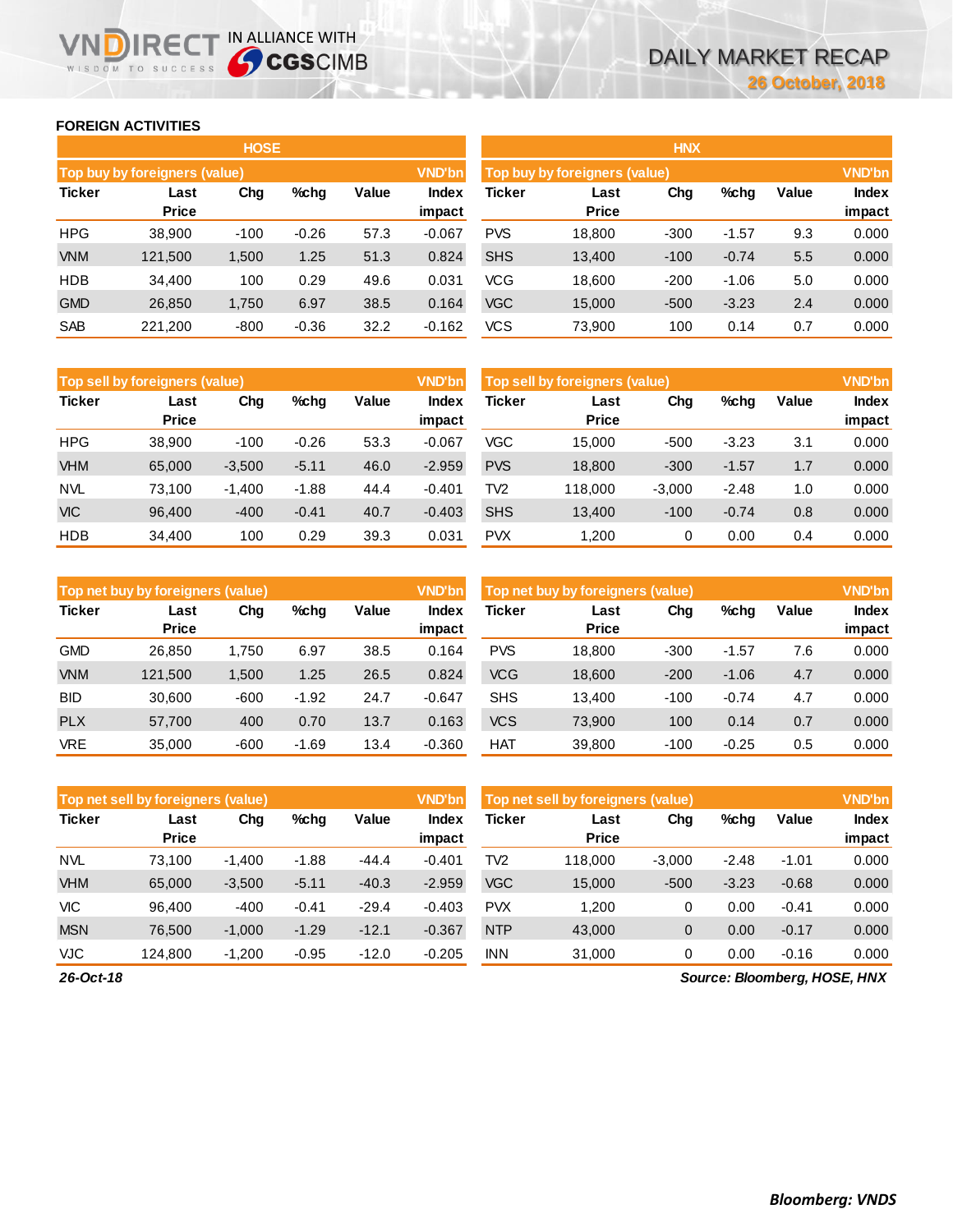# DAILY MARKET RECAP

**26 October, 2018**

## **TOP 60 MARKET CAP STOCKS SNAPSHOT ON HOSE**

**IRE** 

IN ALLIANCE WITH

|                                           |                    |                    |                  |                    |                |                |                                        |              |                            |                           | <b>26 October, 2018</b> |                          |              |
|-------------------------------------------|--------------------|--------------------|------------------|--------------------|----------------|----------------|----------------------------------------|--------------|----------------------------|---------------------------|-------------------------|--------------------------|--------------|
| TOP 60 MARKET CAP STOCKS SNAPSHOT ON HOSE |                    |                    |                  |                    |                |                |                                        |              |                            |                           |                         |                          |              |
| No. Ticker                                | <b>Price</b>       |                    | Price change (%) |                    |                |                | <b>Mkt. Cap Outs. Vol. Float ratio</b> |              | Avail. Fil Ave. daily vol. | P/E                       | P/B                     | <b>ROE</b>               | <b>ROA</b>   |
|                                           | <b>VND</b>         | 1M                 | 3M               | 6M                 | <b>US\$mln</b> | <b>MIn'shs</b> | $\%$                                   |              | % (30 days-shs)            | $\boldsymbol{\mathsf{X}}$ | $\pmb{\chi}$            | $\frac{9}{6}$            | $\%$         |
| 1 VIC VM                                  | 96,400             | $-2.6$             | $-9.1$           | $-8.2$             | 13,173         | 3,192          | 57.6                                   | 32.2         | 963,179                    | 74.6                      | 6.9                     | 11.2                     | 1.7          |
| 2 VHM VM                                  | 65,000             | $-20.3$            | $-23.3$          | <b>N/A</b>         | 9,322          | 3,350          | 30.3                                   | 33.4         | 829,213                    | 34.6                      | 2.4                     | <b>N/A</b>               | <b>N/A</b>   |
| 3 VNM VM<br>4 GAS VM                      | 121,500<br>101,800 | $-11.0$<br>$-13.1$ | $-15.0$<br>22.5  | $-19.4$<br>$-15.0$ | 9,059<br>8,342 | 1,741<br>1,914 | 46.2<br>4.2                            | 41.0<br>45.4 | 786,917<br>439,581         | 24.0<br>15.7              | 8.1<br>4.6              | 34.9<br>30.6             | 28.8<br>20.8 |
| 5 VCB VM                                  | 53,500             | $-16.1$            | $-5.6$           | $-8.1$             | 8,241          | 3,598          | 22.9                                   | 9.2          | 1,696,867                  | 15.9                      | 3.1                     | 20.9                     | 1.3          |
| 6 SAB VM                                  | 221,200            | 1.1                | 6.9              | 1.0                | 6,073          | 641            | 10.4                                   | 39.2         | 29,628                     | 31.2                      | 9.0                     | 31.2                     | 21.9         |
| 7 BID VM                                  | 30,600             | $-12.3$            | 27.0             | $-16.2$            | 4,479          | 3,419          | 4.4                                    | 27.3         | 2,796,972                  | 13.1                      | 2.1                     | 16.7                     | 0.7          |
| 8 TCB VM                                  | 25,850             | $-10.6$            | 0.2              | <b>N/A</b>         | 3,870          | 3,497          | 81.8                                   | 0.0          | 2,600,978                  | 9.1                       | 1.8                     | 25.4                     | $3.2\,$      |
| 9 MSN VM                                  | 76,500             | $-18.2$            | $-5.6$           | $-14.2$            | 3,810          | 1,163          | 34.3                                   | 10.9         | 1,162,444                  | 14.2                      | 4.7                     | 32.2                     | 8.8          |
| 10 CTG VM                                 | 22,500             | $-18.6$            | $-2.2$           | $-20.4$            | 3,587          | 3,723          | 15.8                                   | 0.0          | 4,955,885                  | 10.8                      | 1.2                     | 12.2                     | 0.7          |
| 11 HPG VM                                 | 38,900             | $-5.1$             | 6.6              | 1.8                | 3,537          | 2,124          | 55.8                                   | 9.5          | 6,522,850                  | 9.2                       | 2.3                     | 30.1                     | 17.6         |
| 12 VJC VM                                 | 124,800            | $-18.0$            | $-8.8$           | $-22.0$            | 2,894          | 542            | 53.2                                   | 6.2          | 780,168                    | 13.2                      | 6.4                     | 67.1                     | 19.7         |
| 13 PLX VM                                 | 57,700             | $-19.9$            | 3.0              | 0.0                | 2,863          | 1,159          | 6.3                                    | 9.0          | 807,883                    | 17.7                      | 3.5                     | 18.3                     | 6.0          |
| 14 VRE VM                                 | 35,000             | $-14.1$            | $-12.7$          | $-23.1$            | 2,849          | 1,901          | 100.0                                  | 17.6         | 1,917,504                  | 44.2                      | 2.6                     | 5.7                      | 5.6          |
| 15 NVL VM<br>16 BVH VM                    | 73,100<br>93,500   | 12.8<br>$-1.6$     | 21.6<br>26.4     | 10.6<br>0.5        | 2,840<br>2,806 | 907<br>701     | 31.1<br>31.2                           | 41.4<br>24.2 | 706,510<br>74,680          | 32.4<br>51.1              | 4.0<br>4.3              | 13.7<br>8.5              | 3.8<br>1.4   |
| 17 VPB VM                                 | 21,050             | $-19.0$            | $-19.7$          | $-32.1$            | 2,214          | 2,457          | 76.1                                   | 0.0          | 4,768,835                  | 7.9                       | 1.8                     | 26.9                     | 2.5          |
| 18 MBB VM                                 | 21,050             | $-8.5$             | $-6.4$           | $-12.1$            | 1,947          | 2,160          | 61.2                                   | 0.0          | 6,920,769                  | 8.9                       | 1.4                     | 17.4                     | 1.6          |
| 19 MWG VM                                 | 108,000            | $-13.6$            | $-1.8$           | 7.1                | 1,493          | 323            | 85.2                                   | 0.0          | 579,527                    | 12.7                      | 4.6                     | 43.9                     | 13.7         |
| 20 HDB VM                                 | 34,400             | $-10.9$            | 4.9              | $-18.5$            | 1,445          | 981            | 72.7                                   | 2.6          | 1,635,293                  | 17.5                      | 2.4                     | 14.9                     | 1.0          |
| 21 FPT VM                                 | 40,800             | $-11.4$            | $-4.1$           | $-14.7$            | 1,072          | 614            | 81.7                                   | 0.0          | 867,334                    | 8.0                       | 2.1                     | 28.6                     | 11.4         |
| 22 STB VM                                 | 12,300             | $-3.1$             | 9.3              | $-7.9$             | 950            | 1,804          | 94.0                                   | 11.5         | 11,499,530                 | 16.5                      | 0.9                     | 5.8                      | 0.3          |
| 23 ROS VM                                 | 37,450             | $-7.5$             | $-12.0$          | $-44.1$            | 910            | 568            | 27.0                                   | 46.8         | 1,301,510                  | 27.2                      | 3.7                     | 14.6                     | 8.3          |
| 24 BHN VM                                 | 85,000             | $-1.2$             | 3.4              | $-14.1$            | 844            | 232            | 0.9                                    | 31.4         | 1,709                      | 30.6                      | 5.2                     | 17.3                     | 6.7          |
| 25 EIB VM                                 | 13,750             | $-2.5$             | $-2.8$           | $-5.5$             | 724            | 1,229          | 83.8                                   | 0.1          | 255,410                    | 13.7                      | 1.1                     | 8.6                      | 0.9          |
| 26 TPB VM                                 | 24,850             | $-4.4$             | $-6.2$           | $-16.3$            | 708            | 666            | 74.4                                   | 0.0          | 416,919                    | 14.5                      | 2.1                     | 15.9                     | 0.8          |
| 27 PNJ VM                                 | 92,600             | $-9.7$             | 2.9              | $-16.8$            | 643            | 162            | 64.1                                   | 0.0          | 601,861                    | 17.1                      | 4.4                     | 30.0                     | 19.2         |
| 28 SSIVM                                  | 27,550             | $-16.5$            | $-0.5$           | $-20.8$            | 589            | 499            | 76.7                                   | 42.9         | 3,488,471                  | 9.0                       | 1.5                     | 14.4                     | 6.9          |
| 29 HNG VM                                 | 14,900             | $-8.0$             | $-2.6$           | 71.9               | 566            | 887            | 42.0                                   | 56.2         | 1,062,333                  | <b>N/A</b>                | 1.2                     | $-4.1$                   | $-1.4$       |
| 30 KDH VM<br>31 DHG VM                    | 31,600<br>85,100   | $-4.4$<br>$-14.0$  | 10.6<br>$-14.2$  | $-9.1$<br>$-15.2$  | 560<br>476     | 414<br>131     | 76.9<br>22.1                           | 3.5          | 192,540                    | 21.4<br>21.1              | 2.0<br>3.8              | 10.0<br>18.3             | 6.0<br>14.6  |
| 32 CTD VM                                 | 142,000            | $-14.5$            | $-2.1$           | 6.7                | 476            | 78             | 86.9                                   | 50.6<br>4.7  | 206,158<br>146,591         | 7.0                       | 1.4                     | 21.1                     | 11.6         |
| 33 SBT VM                                 | 20,550             | $-4.4$             | 26.9             | 17.8               | 436            | 495            | 52.7                                   | 90.3         | 3,009,716                  | 19.7                      | 1.7                     | 11.3                     | 4.3          |
| 34 GEX VM                                 | 24,500             | $-12.8$            | $-13.5$          | $-17.4$            | 426            | 407            | 69.1                                   | 36.5         | 1,994,656                  | 9.7                       | 1.8                     | 22.3                     | 6.9          |
| 35 REE VM                                 | 31,500             | $-15.3$            | $-7.1$           | $-8.8$             | 418            | 310            | 84.4                                   | 0.0          | 707,104                    | 5.9                       | 1.2                     | 20.9                     | 12.5         |
| 36 DXG VM                                 | 25,100             | $-15.5$            | 0.4              | $-11.6$            | 376            | 350            | 69.4                                   | 1.4          | 3,036,772                  | 8.3                       | 1.9                     | 25.9                     | 9.0          |
| 37 YEG VM                                 | 279,200            | 24.8               | 19.4             | <b>N/A</b>         | 374            | 31             | 93.2                                   | 54.8         | 14,614                     | 112.9                     | 21.8                    | 29.0                     | 11.6         |
| 38 VHC VM                                 | 93,300             | $-3.3$             | 33.7             | 46.2               | 369            | 92             | 38.5                                   | 61.2         | 216,626                    | 7.0                       | 2.3                     | 37.4                     | 22.7         |
| 39 VCIVM                                  | 49,050             | $-23.4$            | $-6.7$           | $-25.3$            | 342            | 163            | 66.1                                   | 58.7         | 184,096                    | 11.4                      | 2.6                     | 30.5                     | 13.9         |
| 40 GMD VM                                 | 26,850             | $-2.4$             | 11.9             | 3.3                | 341            | 297            | 60.8                                   | 0.0          | 1,308,049                  | 4.3                       | 1.3                     | 30.1                     | 18.2         |
| 41 TCH VM                                 | 20,650             | -15.4              | $-19.0$          | $-17.6$            | 312            | 353            | 50.0                                   | 44.7         | 1,093,731                  | 19.2                      | 1.6                     | 8.5                      | 7.8          |
| 42 PDR VM                                 | 26,850             | 1.3                | 6.8              | $-17.3$            | 306            | 266            | 37.8                                   | 43.0         | 1,370,397                  | 13.9                      | 2.3                     | 18.3                     | 5.1          |
| 43 DPM VM                                 | 18,000             | $-7.7$             | 0.3              | $-5.8$             | 302            | 391            | 40.2                                   | 28.0         | 648,310                    | 12.1                      | 0.9                     | 8.1                      | 5.9          |
| 44 SCS VM                                 | 140,300            | $-8.2$             | <b>N/A</b>       | <b>N/A</b>         | 300            | 50             | 99.1                                   | 33.6         | 15,262                     | 21.5                      | 8.3                     | 40.8                     | 35.2         |
| 45 NT2 VM<br>46 HCM VM                    | 24,100<br>52,700   | $-8.9$<br>$-20.9$  | $-8.7$<br>0.4    | $-24.0$<br>$-23.6$ | 297<br>292     | 288<br>130     | 32.1<br>66.5                           | 27.6<br>38.2 | 258,535<br>219,480         | 8.4                       | 1.9                     | 19.8<br>29.3             | 9.3          |
| 47 VPIVM                                  | 42,000             | $-0.5$             | 0.2              | <b>N/A</b>         | 288            | 160            | 100.0                                  | 38.8         | 261,400                    | 8.6<br>9.8                | 2.3<br>3.6              | 38.8                     | 16.8<br>13.1 |
| 48 PAN VM                                 | 48,100             | $-17.4$            | $-10.9$          | $-24.8$            | 275            | 133            | 46.7                                   | 59.9         | 94,684                     | 12.8                      | 2.1                     | 16.0                     | 6.8          |
| 49 NLG VM                                 | 28,500             | $-10.4$            | $-3.4$           | $-10.4$            | 258            | 212            | 63.6                                   | 0.0          | 666,011                    | 6.9                       | 1.5                     | 22.4                     | 9.6          |
| 50 PVD VM                                 | 15,100             | $-22.8$            | 16.2             | $-14.2$            | 248            | 383            | 49.4                                   | 31.5         | 4,457,572                  | <b>N/A</b>                | 0.4                     | $-0.1$                   | 0.0          |
| 51 CII VM                                 | 23,150             | $-12.8$            | $-6.1$           | $-29.4$            | 243            | 245            | 85.7                                   | 15.7         | 721,138                    | N/A                       | 1.1                     | $-0.2$                   | 0.0          |
| 52 KBC VM                                 | 11,850             | $-8.5$             | $-0.4$           | $-5.2$             | 238            | 470            | 75.4                                   | 30.4         | 2,725,218                  | 12.6                      | 0.7                     | 5.3                      | 2.9          |
| 53 PPC VM                                 | 17,150             | $-13.2$            | -6.5             | $-6.3$             | 235            | 321            | 24.7                                   | 34.2         | 354,816                    | 5.6                       | 0.9                     | 17.0                     | 12.3         |
| 54 PME VM                                 | 71,000             | $-2.6$             | 1.4              | $-2.8$             | 228            | 75             | 99.0                                   | 0.0          | 8,005                      | 16.4                      | 3.3                     | 19.3                     | 16.0         |
| 55 LGC VM                                 | 27,550             | $-1.3$             | 2.0              | 4.0                | 227            | 193            | <b>N/A</b>                             | 4.0          | 112                        | 32.0                      | 2.1                     | 6.7                      | 1.8          |
| 56 KDC VM                                 | 25,500             | $-10.7$            | $-22.7$          | $-28.8$            | 225            | 206            | 41.7                                   | 27.6         | 257,071                    | <b>N/A</b>                | 0.9                     | $-1.2$                   | $-0.6$       |
| 57 DCM VM                                 | 9,490              | $-16.0$            | $-7.9$           | $-19.9$            | 215            | 529            | 24.4                                   | 45.0         | 867,600                    | 12.0                      | 0.8                     | 6.6                      | 3.8          |
| 58 FRT VM                                 | 72,900             | $-2.8$             | $-1.5$           | $-17.4$            | 212            | 68             | 92.1                                   | 1.2          | 10,306                     | 17.6                      | 6.2                     | 42.9                     | 6.8          |
| 59 PVT VM                                 | 16,650             | $-10.5$            | 2.1              | $-15.7$            | 201            | 281            | 42.8                                   | 14.7         | 215,019                    | 7.7                       | 1.3                     | 17.2                     | 6.5          |
| 60 BMP VM                                 | 56,500             | $-11.4$            | 2.5              | $8.0\,$            | 198            | 82             | 42.4                                   | 22.6         | 274,655                    | 10.1<br>Course: Pleambarg | 1.9                     | 19.6<br>260 <sub>0</sub> | 16.8         |

*Source: Bloomberg 26 Oct*